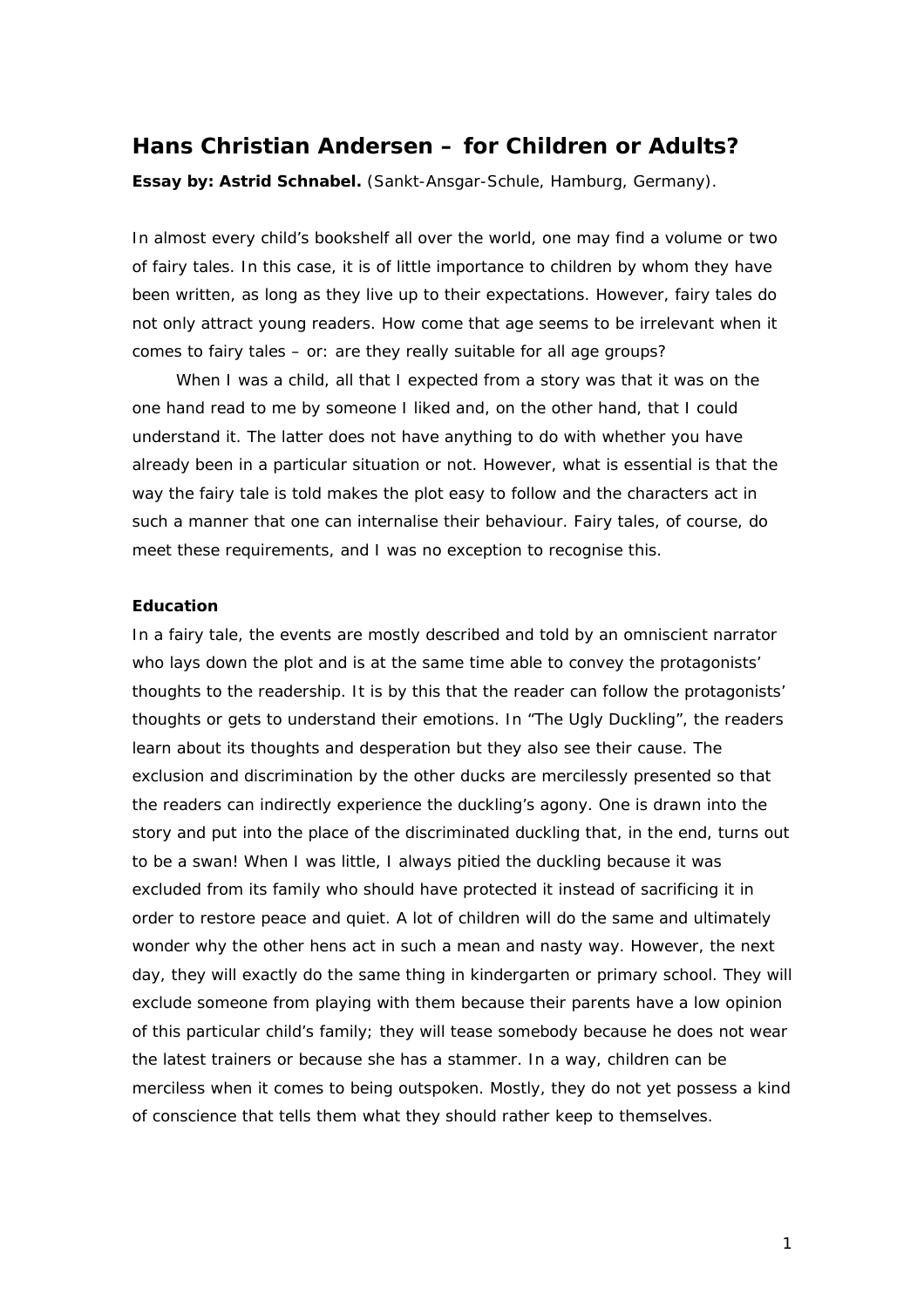Therefore, I wonder whether fairy tales just like "The Ugly Duckling" should be read to children. On the one hand, they might sensitize them and think carefully about their deportment towards others. On the other hand, the fairy tale's full meaning may be lost to children and therefore, there is no use in reading it to them. If one cannot or does not understand the underlying theme, how should a fairy tale then encourage decent behaviour or help develop a conscience? In this case, I would tend to say that fairy tales are written for adults because they have certainly, in more than one way, experienced exactly the same things some protagonists' have. Consequently, they can identify with them. By reading fairy tales, they are encouraged to rethink their actions or to recollect how they have been treated and get an objective view on a certain issue. As they gradually take into account the fairy tales' message, they will slowly realize which pattern of behaviour was or is wrong. Accordingly, they can change their behaviour and therefore learn from the tale.

Nevertheless, one might ask whether educative stories like "The Ugly Duckling" should exclusively be directed towards adults. Admittedly, they can change their behaviour consciously but on the other hand, predominantly children need this sort of education. They need to be told about norms and values and, what is even more important, they have to learn what happens if they do not respect these rules. However, they should not experience this first-hand but they should slowly be guided towards the exemplary effects. If the good wins, they will soon try to adopt "good" and repudiate morally unjustified behaviour, even if they do so subconsciously. A story, or a fairy tale is ideal for this purpose because it is an efficient and easily understandable way of storytelling.

Additionally, fairy tales do not represent reality but what things could be like in a fictive environment. Because of that, almost all sorts of behaviour, events etc. can be gone through and nobody will feel directly offended. Fairy tales may be directed towards anyone but they do not put a finger on a single person. Or, to put it in other words: "We should be able to put a finger on a person's sin without putting a finger on the person." Fairy tales completely meet this demand.

#### **Violence**

Another important aspect that has to be taken into consideration with Hans Christian Andersen's fairy tales is violence. I certainly do not want to claim that Andersen's stories are overly violent, although they sometimes contain a fair amount of fights. In "The Tinderbox", a soldier coming home from war encounters an old witch who asks him to retrieve a tinderbox from a tree for her. The tinderbox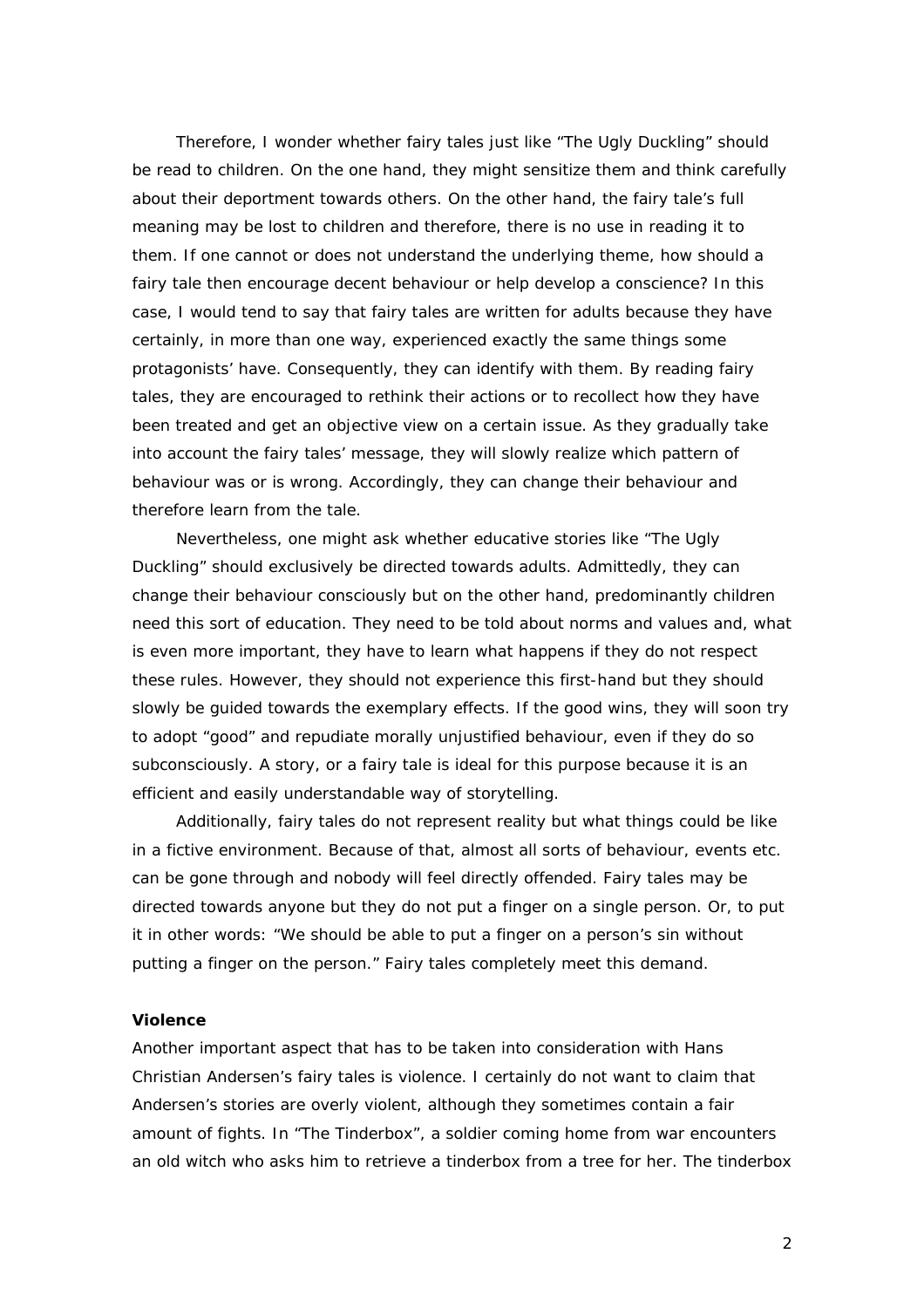is guarded by fiercely looking dogs. However, as he succeeds in getting the witch's tinderbox and a fair amount of money for him himself, he is driven by curiosity as to why exactly the witch wanted to have this old box. As she refuses to tell him her motives, the soldier decapitates her. At the end of the story, he is sentenced to death but can escape hanging by means of violence again. Although not all children are faint-hearted, this story illustrates very well how much violence a fairy tale can contain. I do not intend to criticise Andersen for this since he describes the world as it is. There is indeed a lot of violence that endangers mankind and the example stated in "The Tinderbox" is certainly not exaggerated. However, although adults may be used to the "daily dose of violence", most children are not. Therefore, stories that are exclusively written for them do not represent reality but a modified or sometimes even totally different universe. Accordingly, I may call "The Tinderbox" an example of a fairy tale that, to my mind, should not be addressed to children.

## **The Fantastic**

Whereas some fairy tales are set in our "rational" world, for example "Little Claus and Big Claus", others take place in fictional worlds, for example "The Little Mermaid". The fantastic elements of fairy tales are often deprived of their mystique by adults. They are either too rational, or too educated or, at times, even too arrogant to feel addressed by these stories. "Fantasy" and stories about talking flowers, creatures in the sea or thinking toys are often dismissed by adults with a derogatory gesture. A lot of adults consider these topics to be "too childish" for them, regardless of the underlying theme or their deeper sense. Many expect a "real story" to show the real world, just like they view it. However, children need a totally different approach. They are attracted by a fantastic world where they are free to make their own decisions. A lot of children make up a world of their own where adults will no longer tell them what to do. This is a kind of first struggle to obtain autonomy. However, at the same time as fairy tales are set in this "magical" world, they also show that our common norms and values also apply to these "worlds of their own". As most adults would not even consider creating their own world just like that, with talking flowers and fairies, this is one of the strongest arguments why Andersen's fairy tales must be aimed at young readers.

#### **The Cultural Background**

Ever since the early ages, fairy tales and myths have been at the heart of our cultures and, although this may not be evident at first sight, they have since then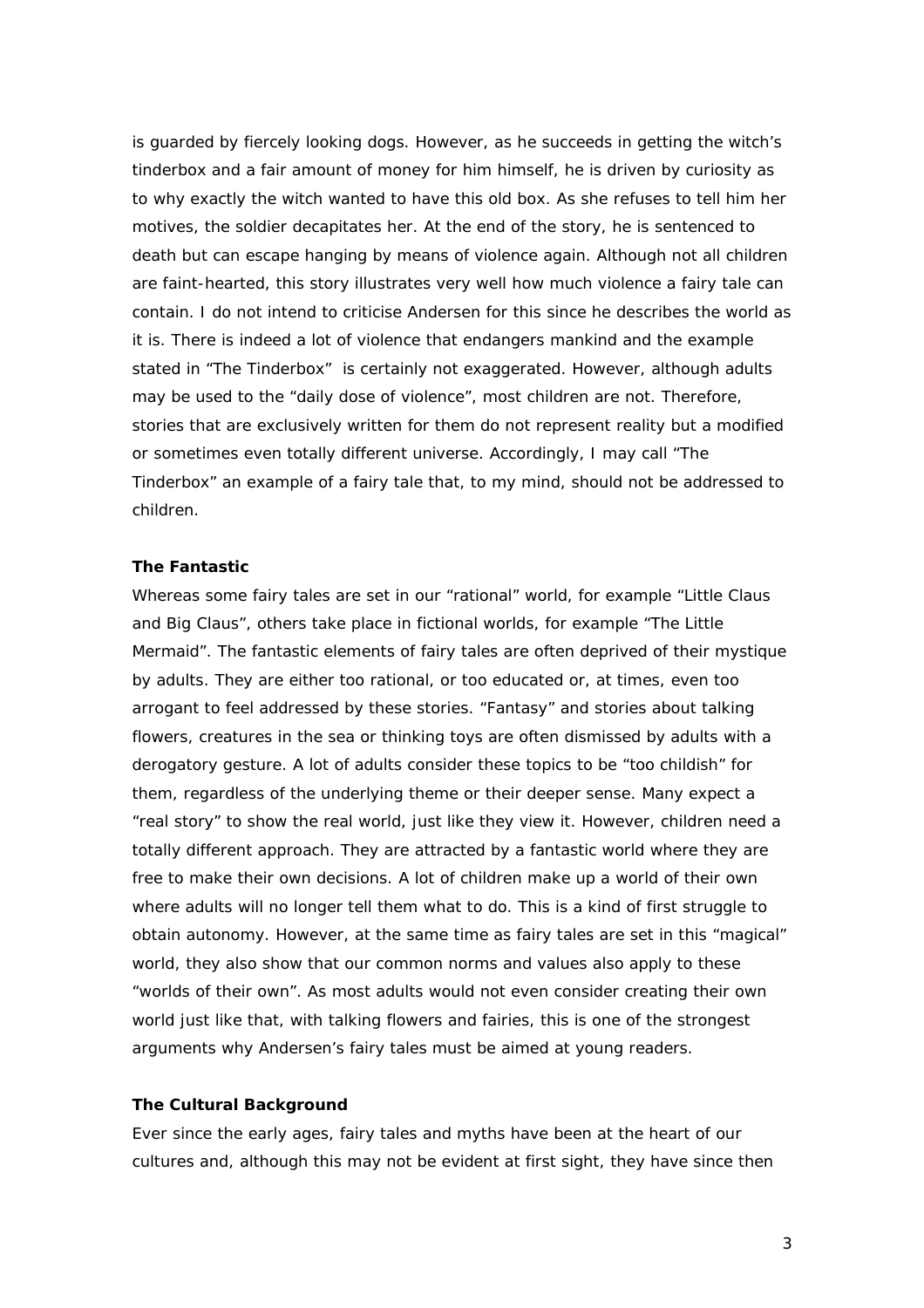also conveyed an image or characteristics of a particular culture. According to the time they were written in, they reflect society, cultural changes or some aspects that render each culture unique. In "The Swineherd", the reader is given an insight into the conditions of ownership that still existed in the  $19<sup>th</sup>$  century in countries all across Europe and which could especially be recognised in northern Germany and Denmark at that time. Coming from the northern German area, I dare to say that the events and the background portrayed in "The Swineherd" perfectly match reality, as we know from history and what else has been passed on to us. Furthermore, the atmosphere created meets what I perceive as a predominantly "northern" atmosphere which still exists today. Although a lot of people may consider northerners as cold and unsociable, it is nevertheless this allegedly "cold" mentality that distinguishes Spanish from Northern, German or Danish people – who are not stand-offish at all. Fairy tales help to understand cultural differences. If you happen to go to a country where you think you are treated in a hostile manner but about which you have learnt that people get on with each other just the same, you do not take this "coldness" as a personal offence. Instead, you accept it and, ultimately, get used to it.

Fairy tales may be a diplomatic approach to presenting countries, but is this really their purpose? It may not have been Hans Christian Andersen's original intention to act as an ambassador but nowadays, unbiased "tales" of people can contribute a lot to mutual understanding between peoples. As well as they do reflect a certain culture, they can help to forge links between nations. The readers become more and more interested in what is happening in the fairy tale and, at the same time, they gradually become hooked on its background, history, underlying theme etc. Therefore, the conciliatory effect of fairy tales may be of great use to make children more tolerant and arouse their curiosity about other cultures. As they are yet relatively free of prejudice, fairy tales might do the trick and encourage a young audience to develop cultural awareness and openness towards "foreign" things. "The Nightingale" depicts China as a great country, rich in beauty and, though the tale starts off differently, in emotions, which is proved at the end.

However, grown-up readers might be attracted by the second cultural feature of fairy tales. In addition to mirroring cultural aspects and differences, fairy tales are also largely influenced by the time or epoch they were written in. They therefore also create an image of a particular period of time. The protagonist in "The Tinderbox" is a soldier coming home from war. Though there will always be speculations on how far the events at that time influenced Andersen's writing, the adult reader might detect the impact of the German-Danish war – from which the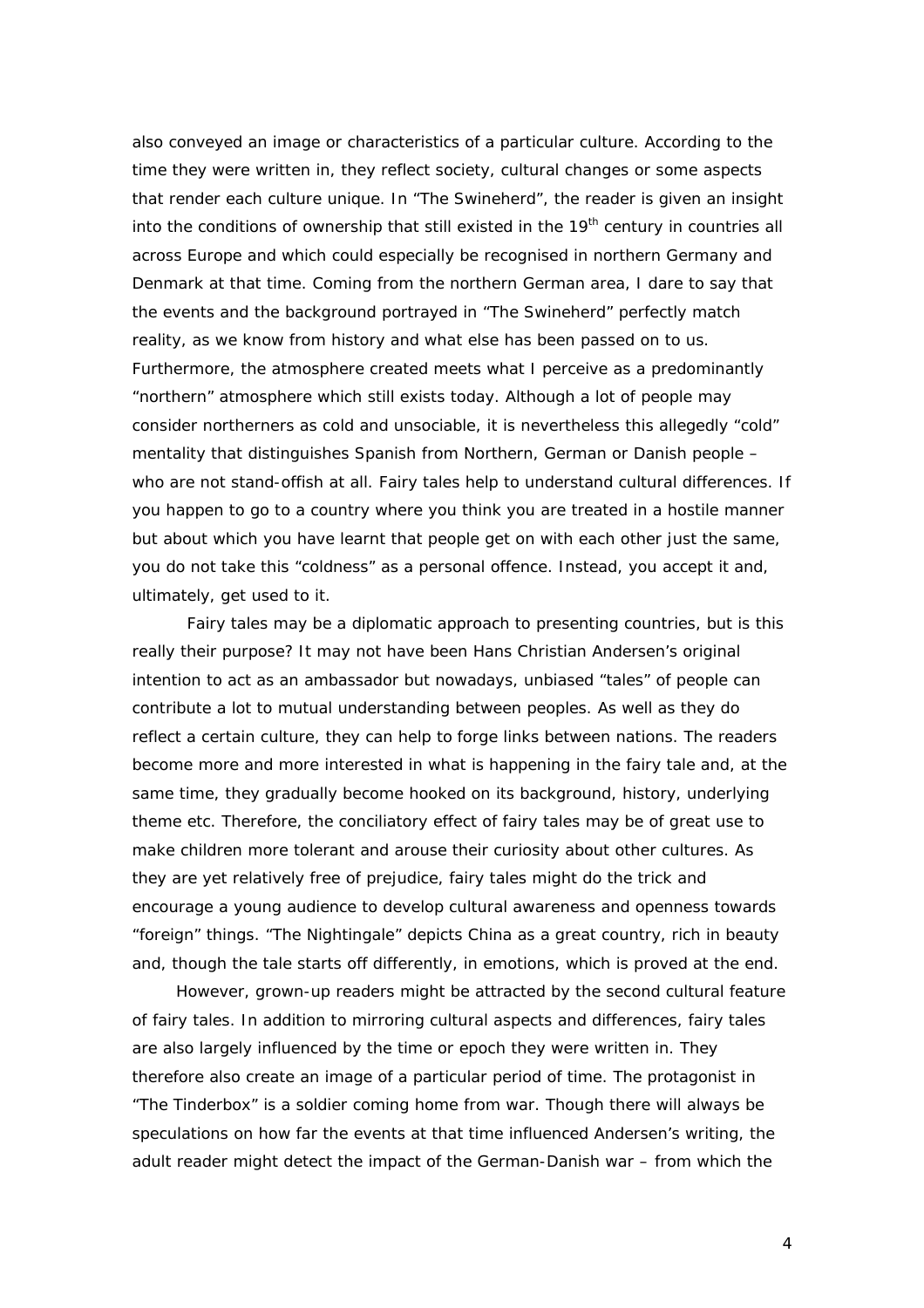soldier might be just returning – and a violent undertone. Glowering, ugly dogs, a witch, a soldier and a threatening execution do not meet the "they lived happily ever after" – expectations of a fairy tale. Nevertheless, they most probably describe the predominant atmosphere at a time when the threat of war was omnipresent.

## **Mere Entertainment**

At the time when Hans Christian Andersen lived, children had a totally different lifestyle from what we know nowadays. They played outside in the green or in the living room. Especially in winter time, they were concentrated in the house and, naturally, it was hard to keep them occupied. And so they asked their mothers, grandmothers, nursemaids or the housekeepers to tell them stories that, at best, started of with "once upon a time" and ended in "and they lived happily ever after". Although tales had always been handed down, fairy tales like the ones Andersen wrote were a change to the stories invented or just told by whoever happened to look after the children. Children did not have a lot of variety of things to do, so they were probably the audience that most needed new, entertaining and preferably beautifully written stories. "The Princess on the Pea" is a good example of an entertaining story that lives up to the expectations of any child. It boasts a prince and a princess and, to provide the audience with a happy ending, a marriage. Adults did not have too much time on their hands back then so such entertaining stories were mainly made up for children.

## **Taking Children Seriously**

In "Little Ida's Flowers", Little Ida asks Hans Christian Andersen, embodied by a young student, why her flowers look so faded. The young student, who can tell stories and cut out pictures, gives her answers. Instead of treating her like a child, he "puts absurd fancies" into Little Ida's head, telling her about dancing flowers and consoling her. The Little Mermaid<sup>1</sup> is also taken seriously by her grandmother. Although she is the youngest of the sisters, she is not teased or looked down on, instead her grandmother tries to comfort her and satisfy her curiosity. In these two examples, children are accepted as full individuals by the others. They are not treated as inferiors because of their younger age, but they are respected. This aspect also carries two different messages. Firstly, it might be telling adults to treat children equally. Just like the mermaid, children also have a right to know and to

**EVALUTE:**<br><sup>1</sup> The Little Mermaid being the main protagonist in "The Little Mermaid" by Hans Christian Andersen.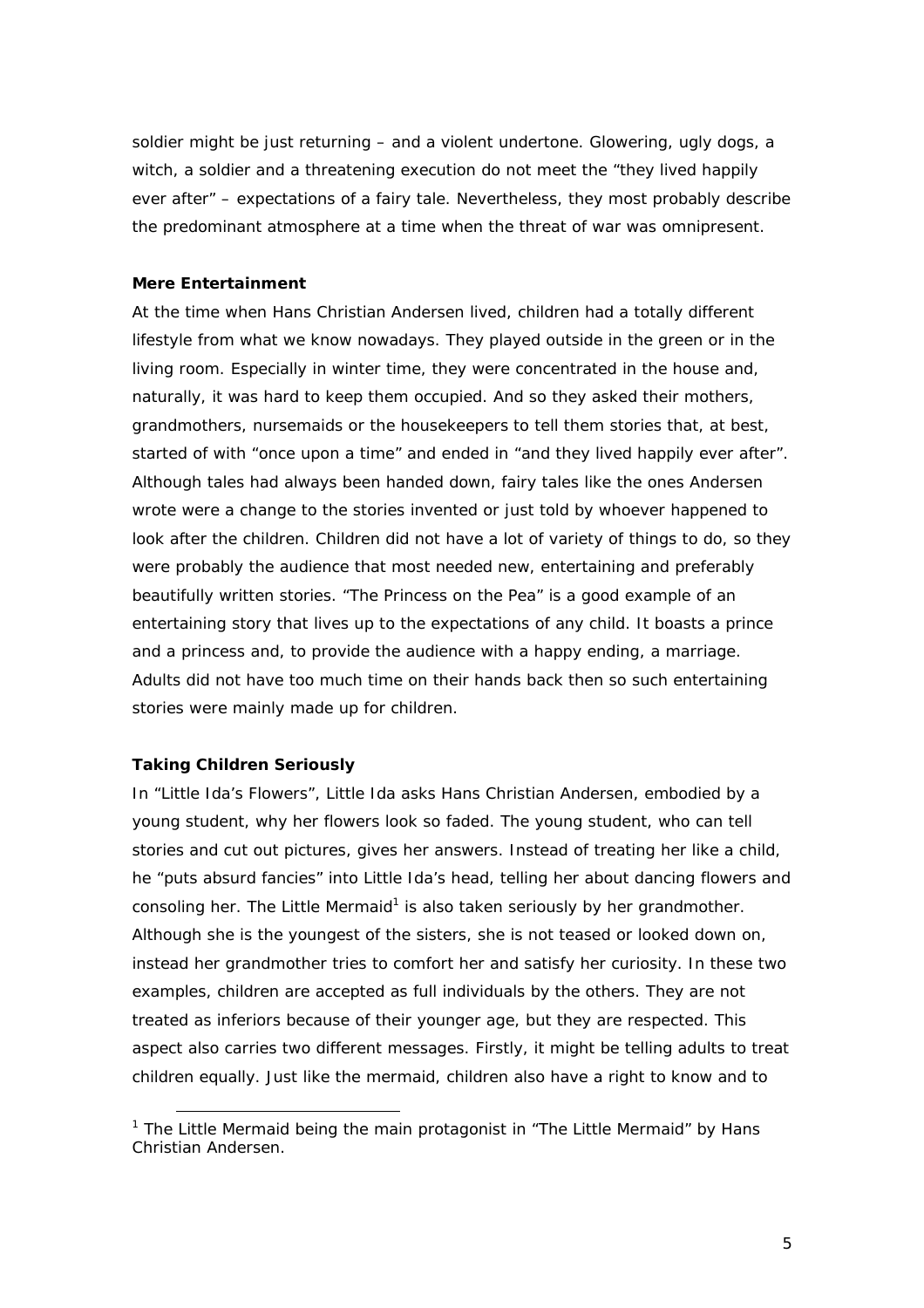enquire about things that they are interested in. They should not be mocked for their naivety or curiosity. On the contrary, grown-ups should support and safely guide them through childhood. In these fairy tales, children may discover ways of exemplary behaviour. A lot of children feel that they are not taken seriously by adults because of their age or childish ignorance. By reading about children who are treated as equals, they might learn about their own value and their right to be treated respectfully, irrespective of their age. These children's self esteem might be boosted. They will therefore become stronger and, later on, just individuals who have learnt that they, in turn, will have to treat children right as well.

#### **Conclusion**

It is difficult, perhaps impossible, to determine whether fairy tales in general are aimed at adult or young readers. Of course, nobody would think of reading out a rather violent fairy tale to young children of whom they know that they cannot stand its content. However, this can be generally said about stories. Whether they are suitable for children or not does not only depend on the story or tale itself, but also on the children. If they are faint-hearted and not as strong as others of their age, one considers more thoroughly whether this story is appropriate or not. It just largely depends on the type of audience whether this particular tale could be aimed at the listeners or not.

Fairy tales with an underlying educative message can be suited for both, adults as well as children. Although mainly children will need a sort of education or guideline, adults will either feel reassured in their doing or they will even feel guided when they are in doubt about how to act. Of course, this requires a certain will to change and an openness towards other alternative behaviour - with the grown-ups. Children are not yet as firm in their beliefs as adults and are therefore easier to influence and guide. The instructive purpose of a fairy tale can only be fulfilled if the reader wants to perceive and internalise it.

However, one should never forget the entertaining elements that fairy tales are also comprised of. They are easy readable and, consequently, accessible to anyone. Essentially, children profit the most from this. The practical intent of a fairy tale is to entertain a young audience with a short story which can be effortlessly followed. Whereas adults are offered a greater variety of entertainment with less free time to spend, children do not have time-consuming chores and their leisure activities are limited due to their age. This was obviously also the case in Andersen's times. Fairy tales were a welcomed change, especially on dark winter evenings when you could not play outside as you liked. Then, children were also